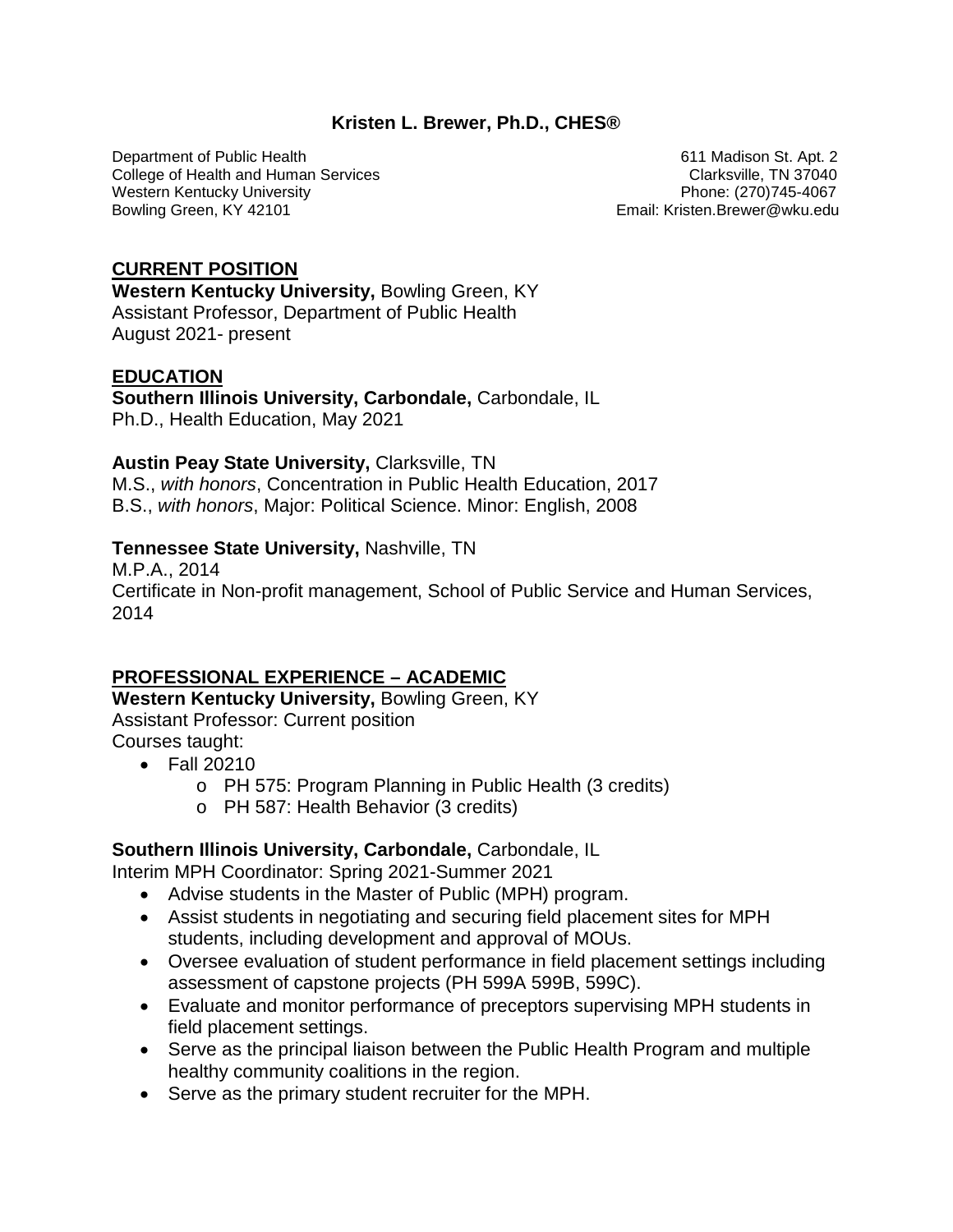- Oversee and monitor the application process to MPH-related programs through SLATE; coordinating correspondence among the MPH Program, the Graduate School, and the applicants as needed.
- Monitor students' progress toward degree, negotiate academic issues, approving field placement and capstone project requirements, and clearing persons for graduation.
- Monitor, review, update, and replace information on the MPH Program's website.

# **Southern Illinois University, Carbondale,** Carbondale, IL

Teaching Assistant: Fall 2017-through Fall 2021 Courses taught:

- Fall 2017 PH 101: Foundations of Human Health (2 credits, 3 sections taught)
- Spring 2018 PH 101: Foundations of Human Health (2 credits, 3 sections taught)
- Fall 2018 PH 326: Evaluation in Health Education (3 credits) PH 355: Community Health (3 credit)
- Spring 2019 PH 312: Emotional Health (3 credits) PH 101: Foundations of Human Health (2 credits)
- Fall 2019 PH 101: Foundations of Human health (2 credits, 2 sections taught) PH 410/WGSS 411: Human Sexuality (3 credits)
- Spring 2020 PH 312: Emotional Health (3 credits) PH 101: Foundations of Human Health (2 credits)
- Fall 2020 PH 410/WGSS 411: Human Sexuality (3 credits) PH 101: Foundations of Human Health (2 credits)
- Spring 2021 PH 599A: Applied Practical Experience Seminar (1 credit) PH 599B: Applied Practical Experience (2 credits) PH 599C: Integrated Learning Experience (3 credits)
- Sumer 2021 PH 505: Foundations of Public Health Knowledge (3 credits) PH 599B: Applied Practical Experience (2 credits) PH 599C: Integrated Learning Experience (3 credits)

# **Austin Peay State University,** Clarksville, TN

Instructor: Fall 2014- Present Course taught:

- Fall 2014 APSU 3000: Transfer Seminar (1 credit)
- Fall 2016 APSU 1000: Freshman Seminar (1 credit)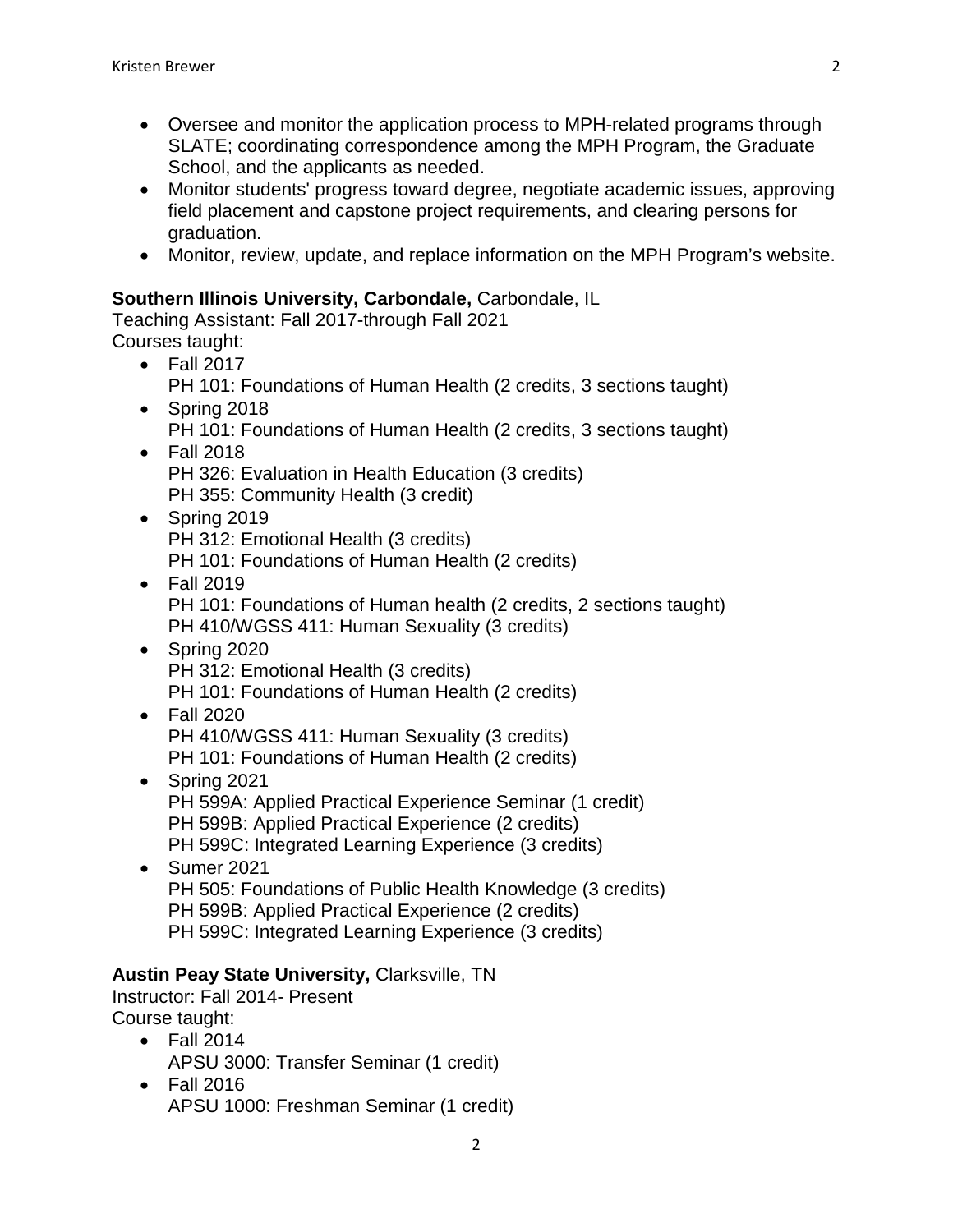- Fall 2017 HHP 4060: Consumer Health (3 credits)
- Fall 2018 HHP 4060: Consumer Health (3 credits)
- Spring 2019 HHP 4060: Consumer Health (3 credits)
- Fall 2019 HHP 4060: Consumer Health (3 credits) APSU 1000: Freshman Seminar (2 credits)
- Spring 2020 HHP 4060: Consumer Health (3 credits)
- Fall 2020 HHP 4060: Consumer Health (3 credits)
- Spring 2021 HHP 4060: Consumer Health (3 credits) HHP 4600: Public Health Law (3 credits)

# **PROFESSIONAL EXPERIENCE – NON-ACADEMIC**

# **Advise TN,** Paris, Tn

College Access Advisor in Henry County High School, Fall 2016-Summer 2017

- Worked for Advise TN grant
- Met with high school seniors and juniors to assist them in developing postsecondary education plans
- Coordinated meetings and workshops for students, parents, and other high school staff and faculty
- Maintained data and meeting notes

# **Austin Peay State University,** Clarksville, TN

Admissions Counselor, Summer 2008-Fall 2016

- Represented the institution at various events across the state of Tennessee, as well as Kentucky, Missouri, and Illinois
- Developed and implemented recruitment plan to assist with increasing student enrollment
- Assisted with campus events
- Coordinated state Academic Decathlon as host institution

# **PUBLICATIONS**

# **REFEREED JOURNAL ARTICLES**

1. Brewer, K., Diehr, A., & Bliss, K. (2020). Why Don't We Just Ask Them? College Student Perceptions on what Topics should be Included in an Introductory Health Course. *Pedagogy in Health Promotion*. https://doi.org/10.1177/2373379920926193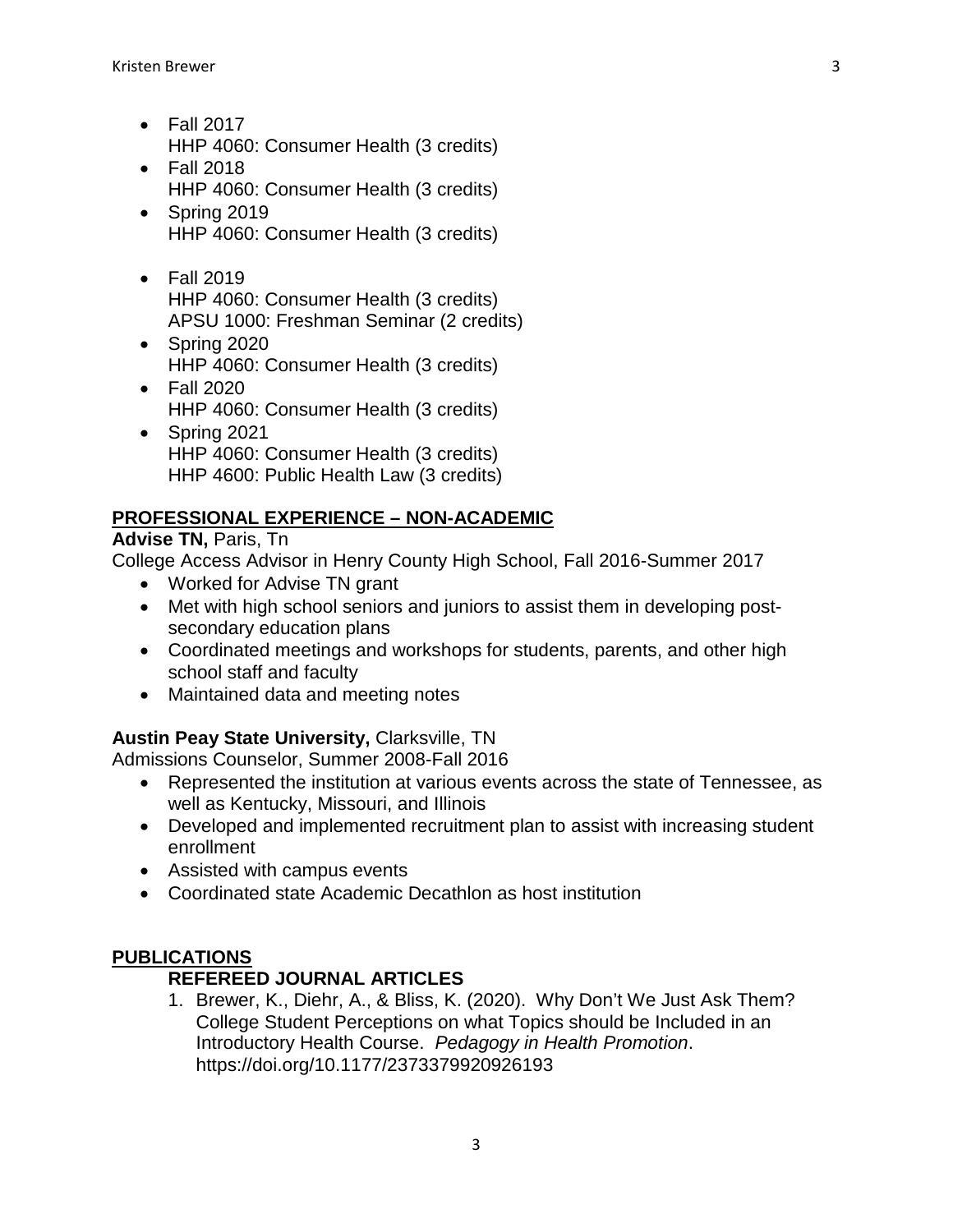2. McDaniel, J. T., Hangadoumbo, F. S., Brewer, K., Moss, A., Yahaya, M., Lockett, B., Alruwaili, M., Albright, D. L., & Godfrey, K. (2018). Rural-urban disparities in physical activity among service member and veteran cancer survivors. *Military Behavioral Health, 10*(1). doi:10.1080/21635781.2018.1490228

# **NON-REFEREED JOURNAL ARTICLES**

1. Brewer, K. (2018). The challenging dual role of being a public health professional degree-seeking student and having a life outside of school – a commentary. *Florida Public Health Review*, *15*

# **WORKS IN PROGRESS**

- 1. Brewer, K., McDermott, R., Bliss, K., McDaniel, J., Gary, M. Teaching sex, drugs, and alcohol in a relevant way. Dissertation-editing phase.
- 2. Brewer, K. & Hubbard, J. Rural Perceptions of Sexual Health. Literature review phase.
- 3. Brewer K., McDermott, R., Bliss, K., McDaniel, J., Gary, M. Student Perceptions of course relevancy and impact on course content: A systematic literature review. Editing phase.

### **CONFERENCE PRESENTATIONS**

- 1. McDaniel, J. T., Hangadoumbo, F. S., Brewer, K., Moss, A., Yahaya, M., Lockett, B., Alruwaili, M., Albright, D. L., & Godfrey, K. *Rural-urban disparities in physical activity among service member and veteran cancer survivors*. Poster presentation at the American Academy of Health Behavior Conference, Portland, Oregon – March 2018.
- 2. Brewer, K. *Requiring mental health education: A review.* Workshop presentation at the Tennessee Association for Health, Physical Education, Recreation, and Dance Annual Conference, Murfreesboro, Tennessee – October 2018.
- 3. Bliss, K. & Brewer, K. *Impacting public health students: A collaborative approach to teaching health literacy*. Poster presentation at the Tennessee Public Health Association, Cool Springs, Tennessee – September 2019.
- 4. Brewer, K., Bliss, K. *How is this relevant?* Poster presentation at the International Consortium for Interdisciplinary Education about Health and the Environment, Cologne, Germany – December 2019.
- 5. Brewer, K. *Research frustrations in the times of COVID-19.* Student presentation at the International Consortium for Interdisciplinary Education about Health and the Environment, Cologne, Germany (Virtual meeting)– December 2020.

#### **SELECTED AWARDS AND HONORS**

Presidential Academic Scholarship from Austin Peay State University, 2004-2008

# **ACADEMIC AND PROFESSIONAL SOCIETIES**

• Certified Health Education Specialist – NCHEC, Inc. (2020)